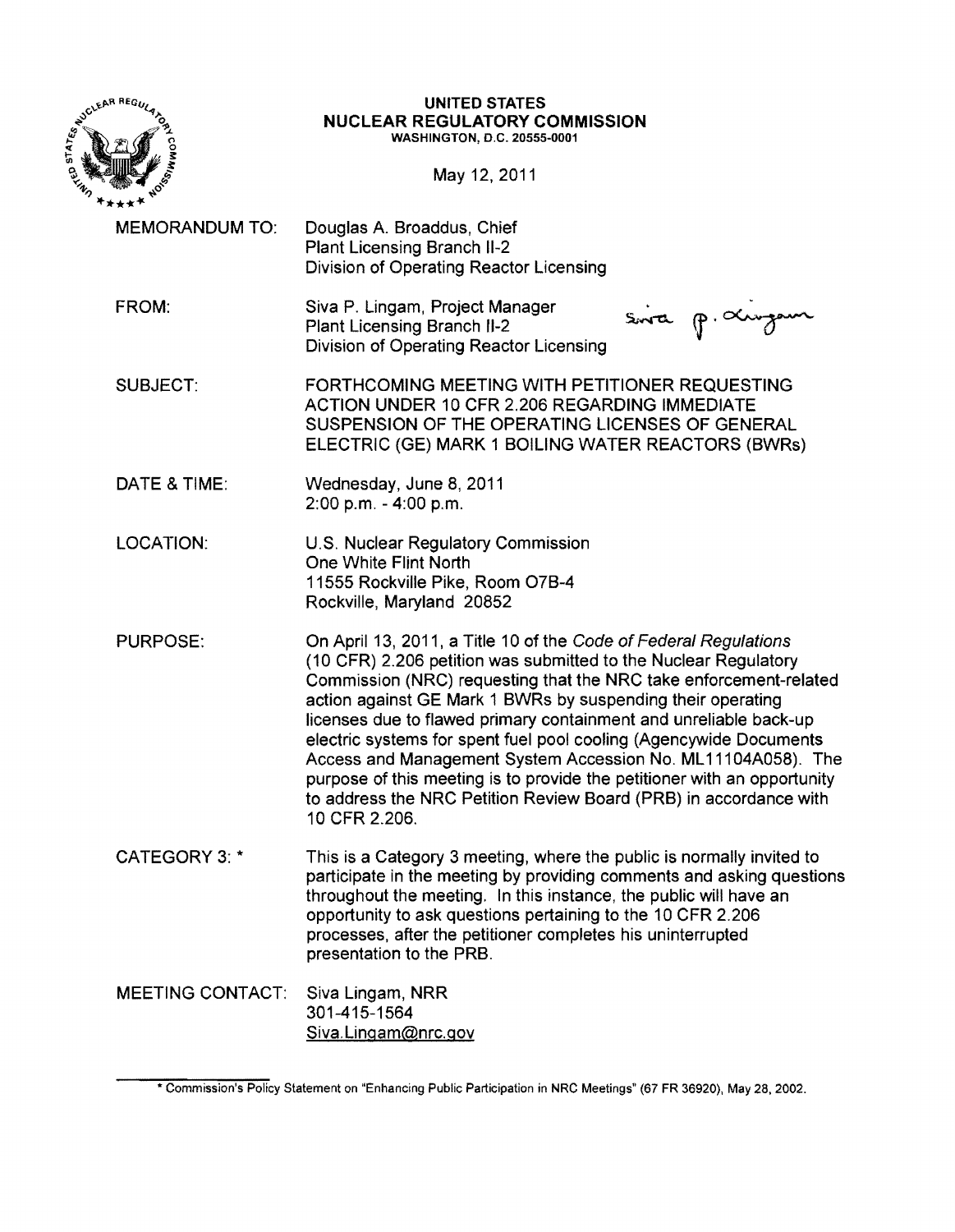D. Broaddus and the set of the set of the set of the set of the set of the set of the set of the set of the set of the set of the set of the set of the set of the set of the set of the set of the set of the set of the set

PARTICIPANTS: Participants from the NRC include members of the Office of Nuclear Reactor Regulation (NRR), the Office of Enforcement (OE), the Office of General Counsel (OGC), and NRC Regional Offices.

NRC **Exelon** 

K. Sexton, OGC **Petitioners (Beyond Nuclear)** 

T. McGinty, NRR P. Bessette M. Clark, OGC G. Gulla, OE B. Gunter S. Rosenberg, NRR K. Kamps D. Broaddus, NRR S. Lingam, NRR S. Miranda, NRR E. Smith, NRR K. Manoly, NRR F. Farzam, NRR M. Banic, NRR T. Mensah, NRR M. Gray, Region I T. Setzer, Region I H. Christensen, Region II D. Hills, Region III T. Farnholtz, Region IV et at.

This meeting will be recorded and subscribed. Interested members of the public can participate in this meeting via a toll-free audio teleconference. Please the call 301-816-5100 and request the NRC Operations Center to be connected to the GE MARK I BWRs 2.206 Petition teleconference bridge line.

The NRC provides reasonable accommodation to individuals with disabilities where appropriate. If you need a reasonable accommodation to participate in a meeting, or need a meeting notice or a transcript or other information from a meeting in another format (e.g., Braille, large print), please notify the NRC's meeting contact. Determinations on requests for reasonable accommodation will be made on a case-by-case basis.

To receive a summary of this meeting and begin receiving other plant-specific e-mail distributions, you must subscribe to the Operating Reactor Correspondence electronic distribution for this plant via http://www.nrc.gov/public-involve/listserver/plants-by-region.html. Once subscribed, if you wish to discontinue receiving electronic distribution, you may unsubscribe at any time by visiting the same web address above.

Docket Nos. 50-259, 50-260, 50-296; 50-325, 50-324; 50-298; 50-237, 50-249; 50-331; 50-341; 50-333; 50-321, 50-366; 50-354; 50-263; 50-220; 50-219; 50-277, 50-278; 50-293; 50-254,50-265; and 50-271

Enclosure: Agenda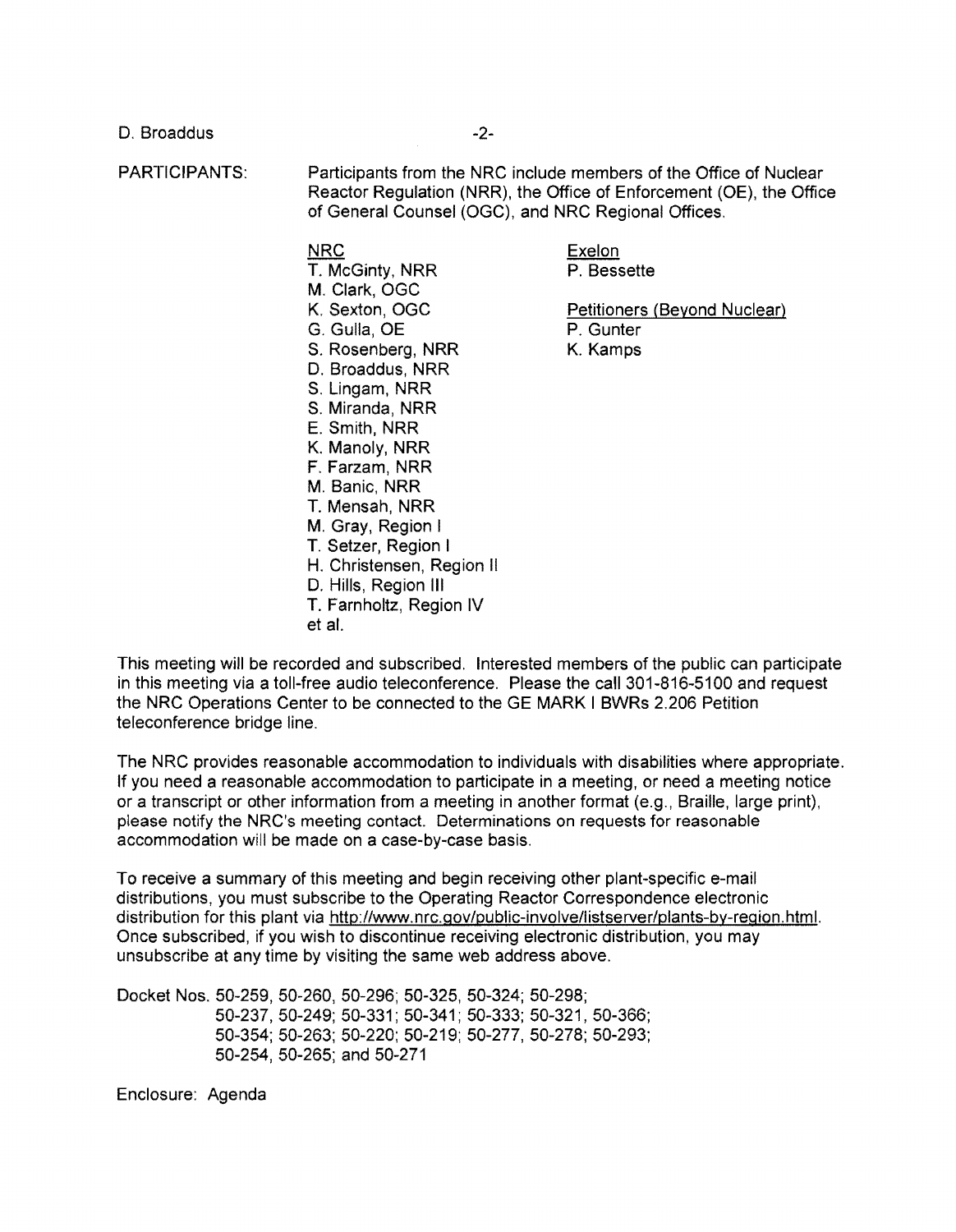D. Broaddus and the state of the state of the state of the state of the state of the state of the state of the state of the state of the state of the state of the state of the state of the state of the state of the state o

cc w/encl: Mr. Paul Gunter, Director Reactor Oversight Project Beyond Nuclear 6930 Carroll Avenue Suite 400 Takoma Park, MD 20912

> Mr. Kevin Kamps, Director Nuclear Waste Specialist Beyond Nuclear 6930 Carroll Avenue Suite 400 Takoma Park, MD 20912

Mr. Paul Bessette Morgan, Lewis & Bockius LLP 1111 Pennsylvania Avenue, NW Washington, DC 20004

Additional distribution via ListServ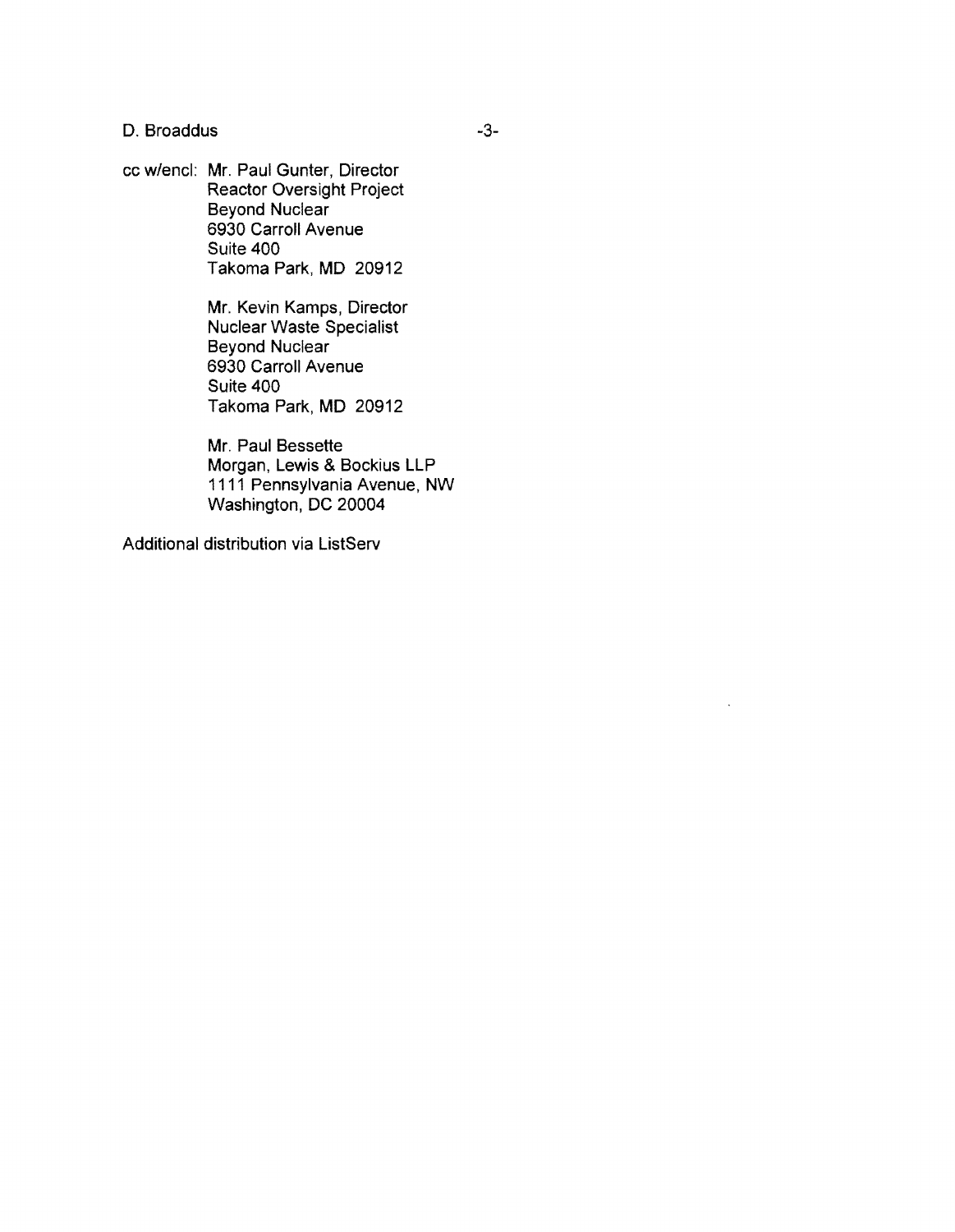## JUNE 8, 2011

## AGENDA

# FORTHCOMING MEETING WITH U. S. NUCLEAR REGULATORY COMMISSION

# AND

# THE PETITIONERS, MR. PAUL GUNTER AND MR. KEVIN KAMPS REGARDING 10 CFR 2.206 PETITION REQUEST TO SUSPEND GENERAL ELECTRIC MARK I BOILING WATER REACTORS OPERATING LICENSES DUE TO FLAWED PRIMARY CONTAINMENT AND UNRELIABLE BACK-UP ELECTRIC POWER SYSTEMS FOR COOLING SPENT FUEL POOLS <u>Time: 2:00 p.m. – 4:00 p.m.</u>

- 2:00 p.m. Introductions
- 2:05 p.m. Opening statements from the Petition Review Board Chairman
- 2:15 p.m. Presentation by the petitioners
- 3:30 p.m. Clarifying questions from the NRC staff and the licensees
- 3:45 p.m. Questions from members of the public on the 2.206 petition process
- 3:55 p.m. Closing statements from the Petition Review Board Chairman
- 4:00 p.m. Adjourn